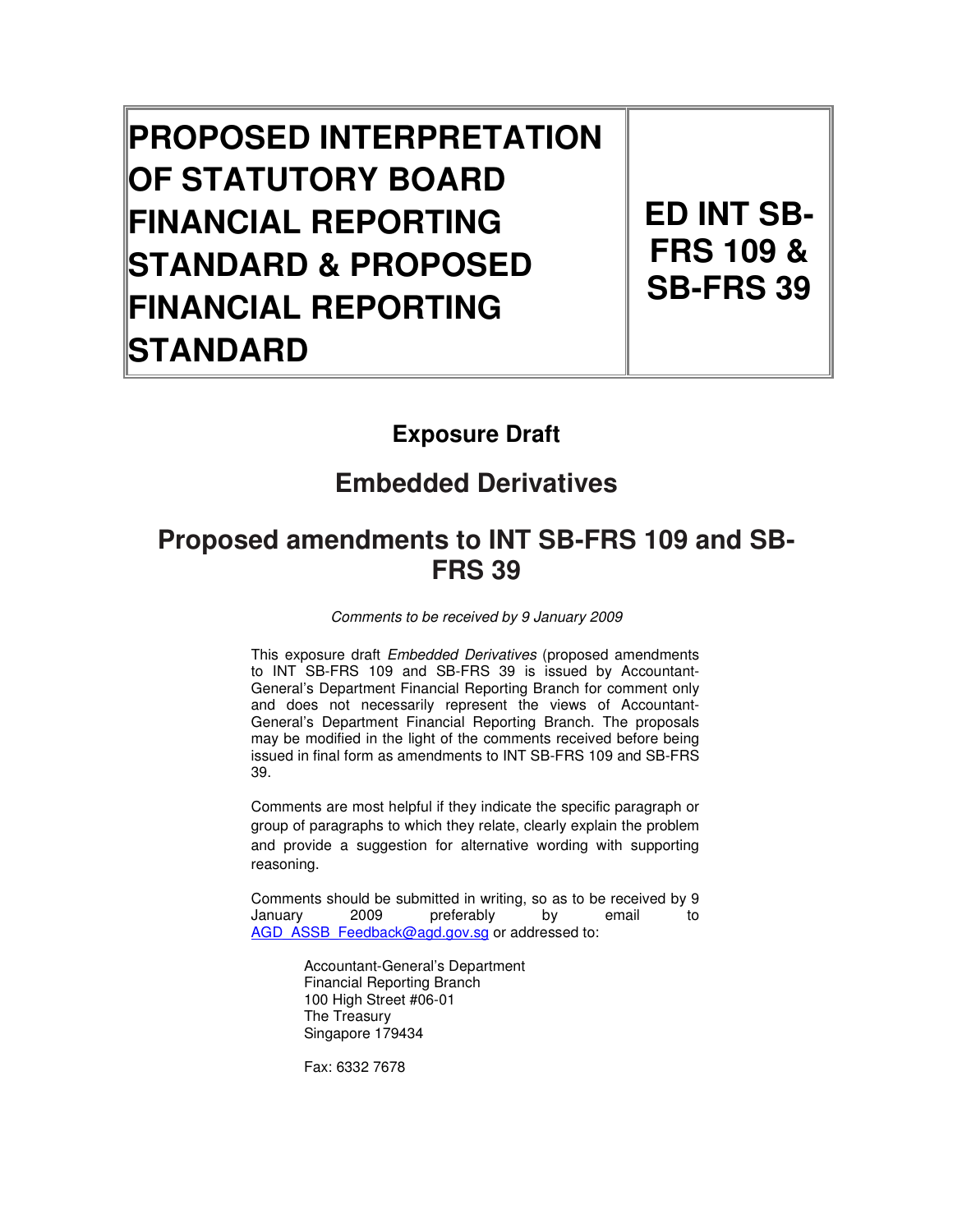# **CONTENTS**

**Introduction** 

**Invitation to comment** 

**Proposed amendments to INT SB-FRS 109** 

**Proposed amendments to SB-FRS 39**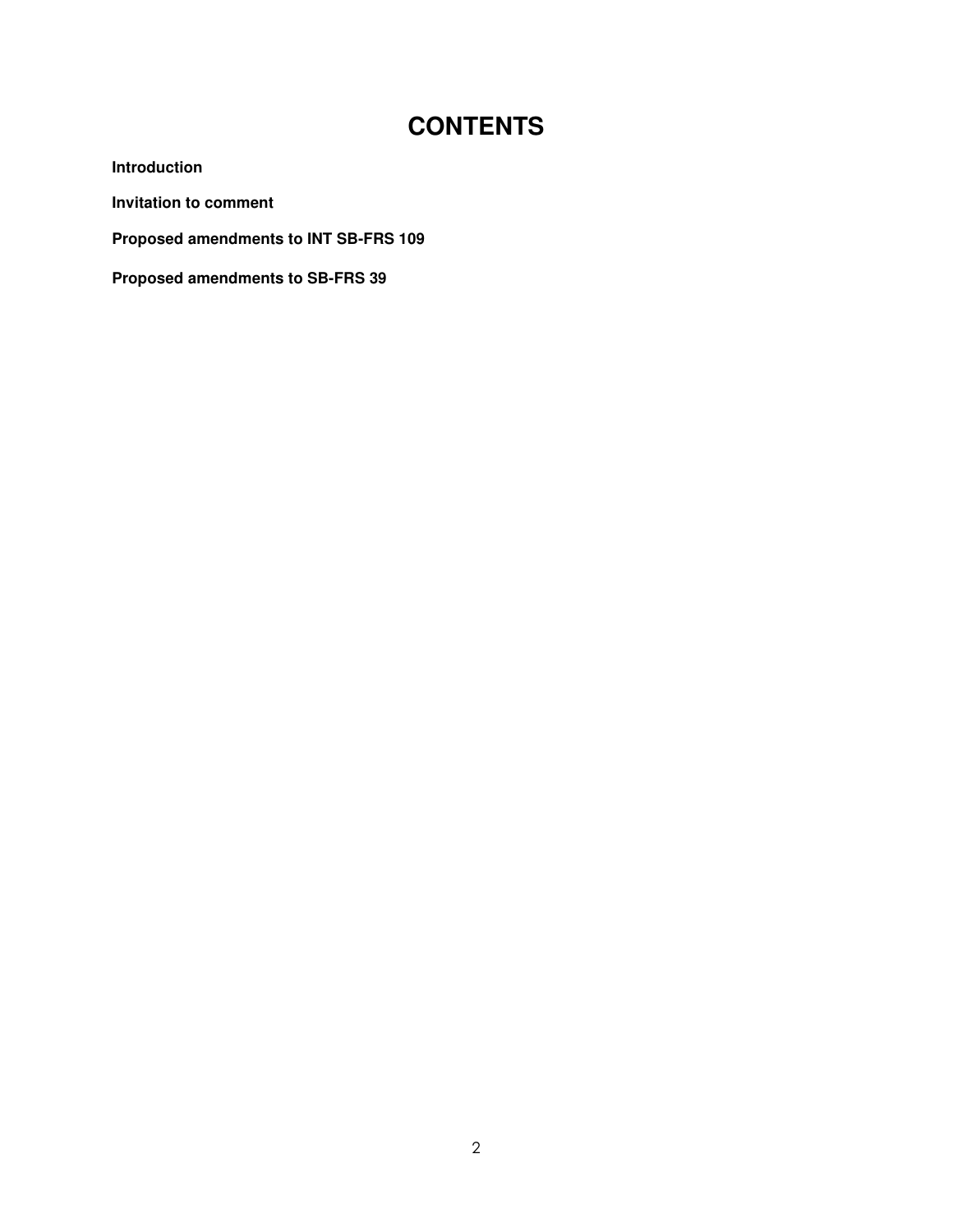## **Introduction**

- 1 IFRIC 9 Reassessment of Embedded Derivatives was developed by the International Financial Reporting Interpretations Committee and issued by the International Accounting Standards Board (IASB) in 2006 with mandatory application for annual periods beginning on or after 1 June 2006. IAS 39 Financial Instruments: Recognition and Measurement was revised in 2003 with mandatory application for annual periods beginning on or after 1 January 2005. This exposure draft contains proposals by the IASB to amend IFRIC 9 and IAS 39. The proposals would require an entity to assess whether an embedded derivative is required to be separated from a host contract when the entity reclassifies a hybrid (combined) financial asset out of the fair value through profit or loss category.
- 2 Following the issue of *Reclassification of Financial Assets* (Amendments to IAS 39 and IFRS 7 Financial Instruments: Disclosures) in October 2008, constituents alerted the IASB to a possible unintended consequence of those amendments related to the interaction between the amendments and IFRIC 9. Some of those taking part in the public round-table meetings held by the Board and the US Financial Accounting Standards Board in November and December 2008 in response to the global financial crisis also raised that issue. They asked the Board to consider amending IFRSs to prevent any practice developing whereby, following reclassification of a financial asset, embedded derivatives that should be separately accounted for are not.
- 3 The revised IFRIC 9 and IAS 39 could be eventually adopted as INT SB-FRS 109 and SB-FRS 39 once approved for adoption by Accounting Standards Council (ASC). This Exposure Draft is equivalent to the exposure draft Proposed Amendments to INT FRS 109 and FRS 39 issued by ASC on 30 December 2008.
- 4 This exposure draft proposes amendments that would require:
	- (a) an entity to assess whether an embedded derivative is required to be separated from a host contract when the entity reclassifies a hybrid (combined) financial asset out of the fair value through profit or loss category.
	- (b) the assessment to be made on the basis of the circumstances that existed when the entity first became a party to the contract.
	- (c) that if the fair value of an embedded derivative that would have to be separated cannot be reliably measured, the entire hybrid financial instrument must remain in the fair value through profit or loss category.

#### **Invitation to comment**

The Accountant-General's Department Financial Reporting Branch invites comments on the amendments to INT SB-FRS 109 and SB-FRS 39 proposed in this exposure draft, particularly on the questions set out below. Comments are helpful if they:

- (a) comment on the questions as stated,
- (b) indicate the specific paragraph or group of paragraphs to which they relate,
- (c) contain a clear rationale, and
- (d) include any alternative the Accountant-General's Department Financial Reporting Branch should consider, if applicable.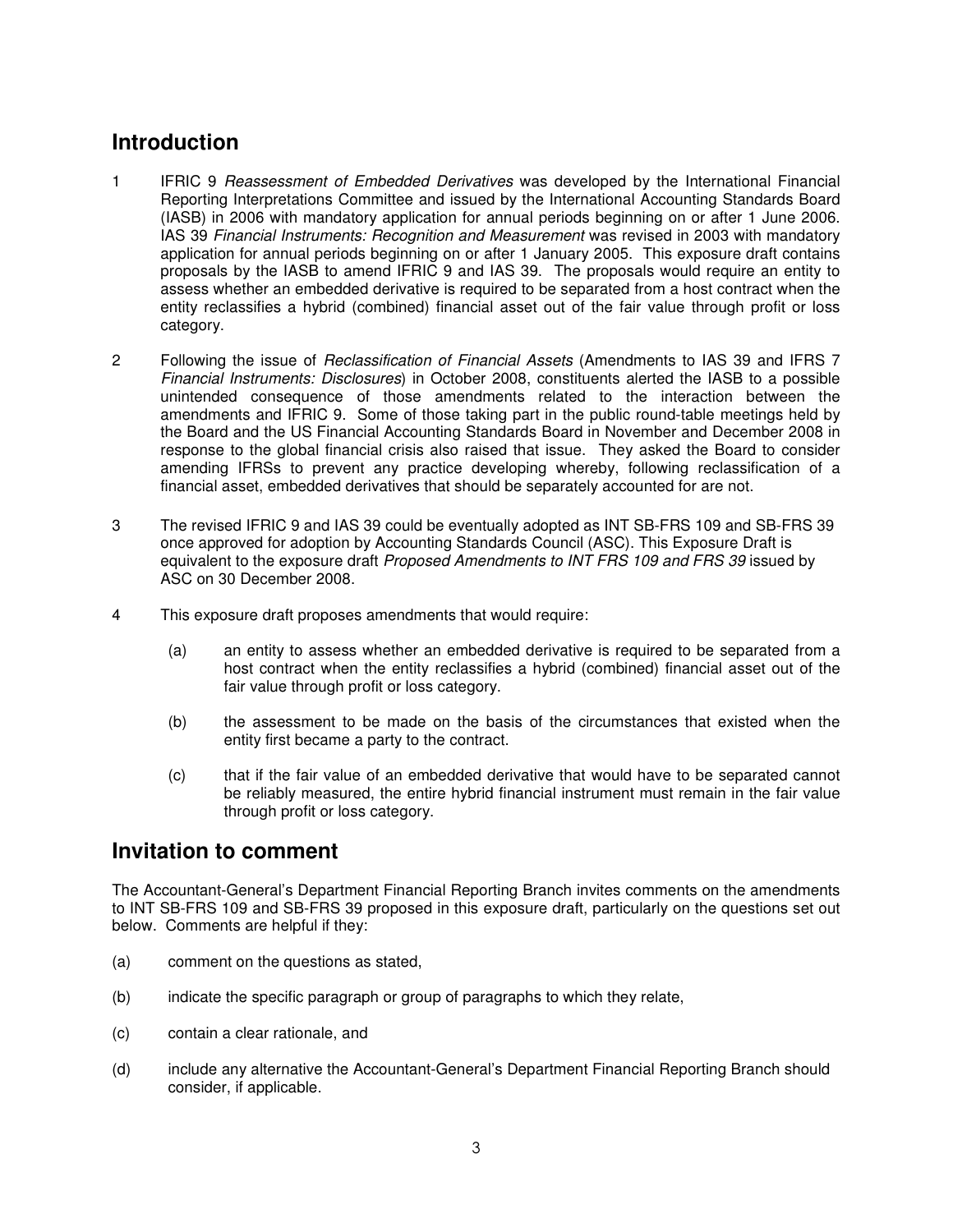Respondents need not comment on all of the questions and are encouraged to comment on any additional issues that, in their view, warrant consideration.

Accountant-General's Department Financial Reporting Branch is not requesting comments on matters not addressed in this exposure draft.

Comments should be submitted in writing so as to be received no later than **9 January 2009**.

#### **Question 1**

The exposure draft clarifies that an entity must assess whether an embedded derivative is required to be separated from a host contract when the entity reclassifies a hybrid (combined) financial asset out of the fair value through profit or loss category.

Do you agree with that clarification? If not, why? What would you propose instead, and why?

#### **Question 2**

The exposure draft requires the assessment to be made on the basis of the circumstances that existed when the entity first became a party to the contract.

Do you agree with that proposal? If not, why? What would you propose instead, and why?

#### **Question 3**

The exposure draft proposes that if the fair value of an embedded derivative that would have to be separated cannot be reliably measured, the entire hybrid (combined) financial instrument must remain in the fair value through profit or loss category.

Do you agree with that proposal? If not, why? What would you propose instead, and why?

#### **Question 4**

Do you agree with the proposed effective date? If not, why? What would you propose instead, and why?

#### **Question 5**

Are the transition requirements appropriate? If not, why? What would you propose instead, and why?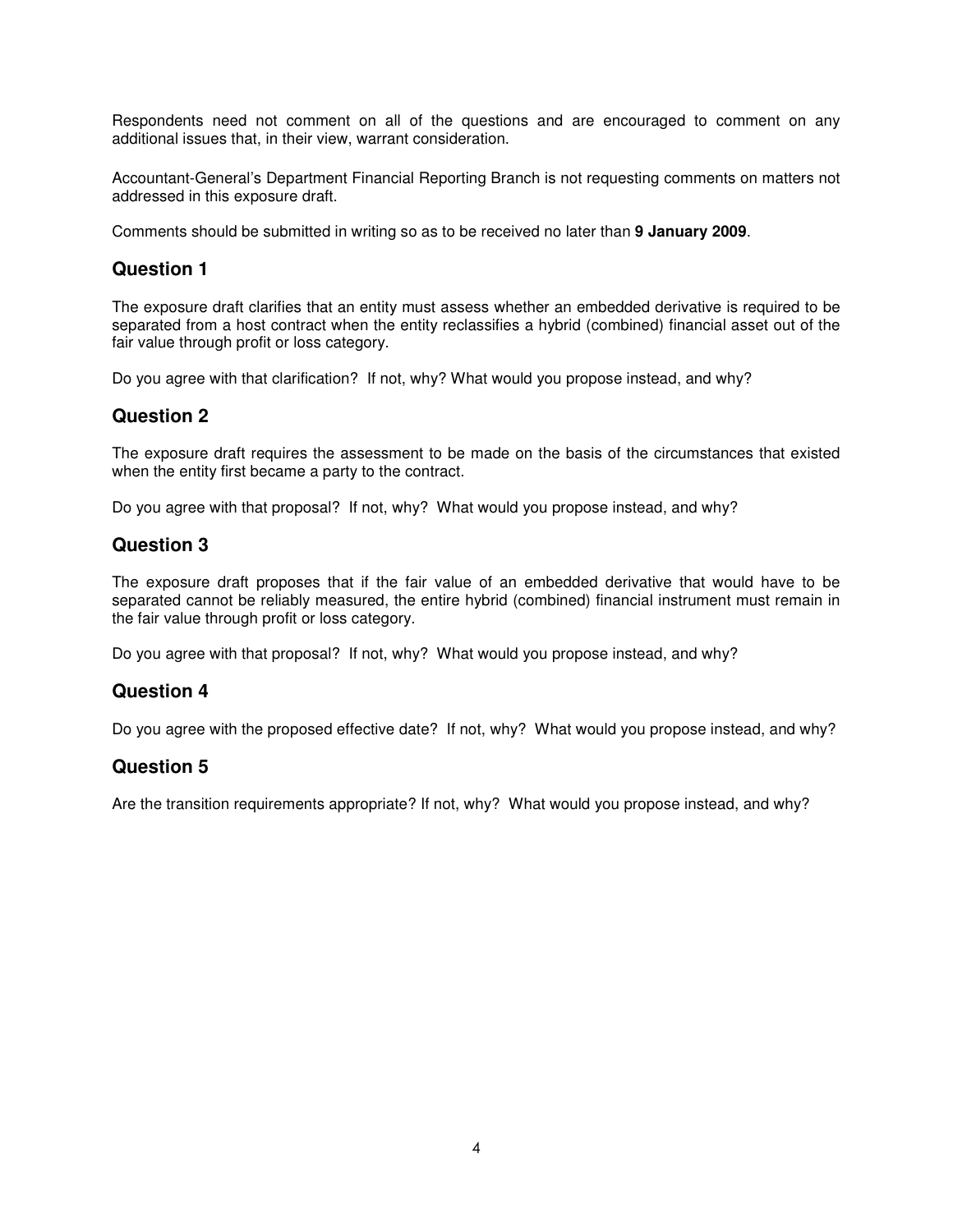# **PROPOSED INTERPRETATION OF STATUTORY BOARD FINANCIAL REPORTING STANDARD & PROPOSED FINANCIAL REPORTING STANDARD**

**ED INT SB-FRS 109 & SB-FRS 39** 

# **Proposed amendments to Interpretation of Statutory Board Financial Reporting Standard 109 Reassessment of Embedded Derivatives**

Paragraph 7 is amended (new text is underlined and deleted text is struck through). Paragraphs 7A and 10 are added.

# **Consensus**

- 7 An entity shall assess whether an embedded derivative is required to be separated from the host contract and accounted for as a derivative when the entity first becomes a party to the contract. Subsequent reassessment is prohibited unless there is either (a) a change in the terms of the contract that significantly modifies the cash flows that otherwise would be required under the contract or (b) a reclassification of a financial asset out of the fair value through profit or loss category, in which cases an reassessment is required. An entity determines whether a modification to cash flows is significant by considering the extent to which the expected future cash flows associated with the embedded derivative, the host contract or both have changed and whether the change is significant relative to the previously expected cash flows on the contract.
- 7A The assessment whether an embedded derivative is required to be separated from the host contract and accounted for as a derivative on reclassification of a financial asset out of the fair value through profit or loss category in accordance with paragraph 7 shall be made on the basis of the circumstances that existed when the entity first became a party to the contract.

## **Effective date and transition**

10 An entity shall apply amended paragraph 7 and paragraph 7A for annual periods ending on or after [ ].